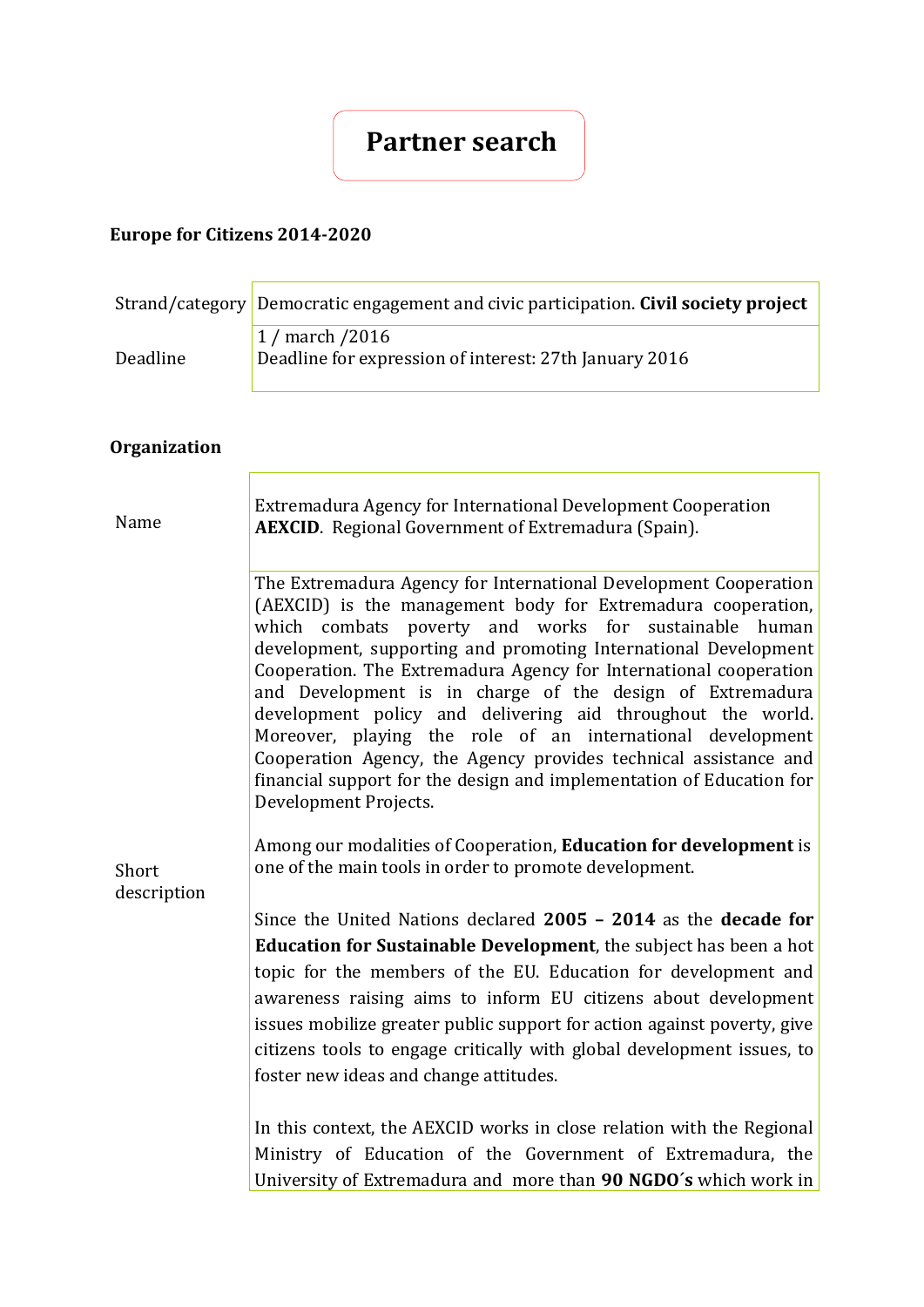|                 | the education for development area, such us:                                                                                                                                                                                                                                                                                                                                                                                   |  |  |  |  |  |  |  |  |  |
|-----------------|--------------------------------------------------------------------------------------------------------------------------------------------------------------------------------------------------------------------------------------------------------------------------------------------------------------------------------------------------------------------------------------------------------------------------------|--|--|--|--|--|--|--|--|--|
|                 | <b>AUPEX</b> (Association of popular Universities from Extremadura)  <br>$\bullet$<br>http://www.aupex.org/                                                                                                                                                                                                                                                                                                                    |  |  |  |  |  |  |  |  |  |
|                 | The Extremadura Platform of NGDO's   http://congdextremadura.org/<br>٠                                                                                                                                                                                                                                                                                                                                                         |  |  |  |  |  |  |  |  |  |
|                 | Medicos Mundi   http://www.medicusmundi.org/en<br>$\bullet$                                                                                                                                                                                                                                                                                                                                                                    |  |  |  |  |  |  |  |  |  |
|                 | Farmamundi   http://www.farmaceuticosmundi.org/farmamundi/en/<br>$\bullet$                                                                                                                                                                                                                                                                                                                                                     |  |  |  |  |  |  |  |  |  |
|                 | Asamblea de Cooperación por la Paz   http://acpp.com/                                                                                                                                                                                                                                                                                                                                                                          |  |  |  |  |  |  |  |  |  |
|                 | among others.                                                                                                                                                                                                                                                                                                                                                                                                                  |  |  |  |  |  |  |  |  |  |
|                 | During 2014 and 2015, we have developed more than 20 Education<br>for Development Projects, such as the Project for the improvement of<br>the conditions and reduction of the insecurity and vulnerability of the<br>undocuments immigrants/migrants passing through Mexico and the<br>Project which Contribute to the food security of the Palestinian<br>refugee population affected by the conflict in Syria, among others. |  |  |  |  |  |  |  |  |  |
|                 | Name: Gema González Jiménez                                                                                                                                                                                                                                                                                                                                                                                                    |  |  |  |  |  |  |  |  |  |
|                 | <b>Address:</b> Avda. Valhondo, s/n (Edificio Mérida III Milenio) Módulo 1 -                                                                                                                                                                                                                                                                                                                                                   |  |  |  |  |  |  |  |  |  |
| Contact details | Planta 2 <sup>ª</sup> . City: Mérida (Badajoz) Postal Code: 06800                                                                                                                                                                                                                                                                                                                                                              |  |  |  |  |  |  |  |  |  |
|                 | Email address: gema.gonzalez@gpex.es                                                                                                                                                                                                                                                                                                                                                                                           |  |  |  |  |  |  |  |  |  |
|                 | Tel: (0034) 924 170196                                                                                                                                                                                                                                                                                                                                                                                                         |  |  |  |  |  |  |  |  |  |
|                 |                                                                                                                                                                                                                                                                                                                                                                                                                                |  |  |  |  |  |  |  |  |  |

## **Project**

| Field(s)    | Awarness raising in order to combat stigmatization of                                                                                                                                                                                                                                                                                                                                                                                                                                                                                                                                                                                                                                                                                                                                                                                                                                                                                                                                                                                                                                   |
|-------------|-----------------------------------------------------------------------------------------------------------------------------------------------------------------------------------------------------------------------------------------------------------------------------------------------------------------------------------------------------------------------------------------------------------------------------------------------------------------------------------------------------------------------------------------------------------------------------------------------------------------------------------------------------------------------------------------------------------------------------------------------------------------------------------------------------------------------------------------------------------------------------------------------------------------------------------------------------------------------------------------------------------------------------------------------------------------------------------------|
| Description | "immigrants"<br>The project aims to exchange experiences with different actors (public<br>bodies, civil society organizations,) that are committed with the<br>need of building a global citizenship in defense of human rights and<br>with the fight against stigmatization of immigrants. The main<br>purpose is to foster intercultural dialogue and mutual<br>understanding between parties to reach and create a mutual<br>agreement on the integration process. Through this project, we aim<br>to strengthen the Education for development work done in the<br>Extremadura Region and Europe. The expected results of the project<br>are the increasing of the awareness raising among the EU citizens<br>about the real situation of the "immigrants". Moreover, the project will<br>involve key actor who participate in the current society research for a<br>common agreement on the integration process of the immigrants.<br>The <b>specific objective</b> is to increase the capacity to influence in the<br>European citizenship through the exchange of experiences and |
|             | know - how of several and different European organization but also                                                                                                                                                                                                                                                                                                                                                                                                                                                                                                                                                                                                                                                                                                                                                                                                                                                                                                                                                                                                                      |

Ĕ.